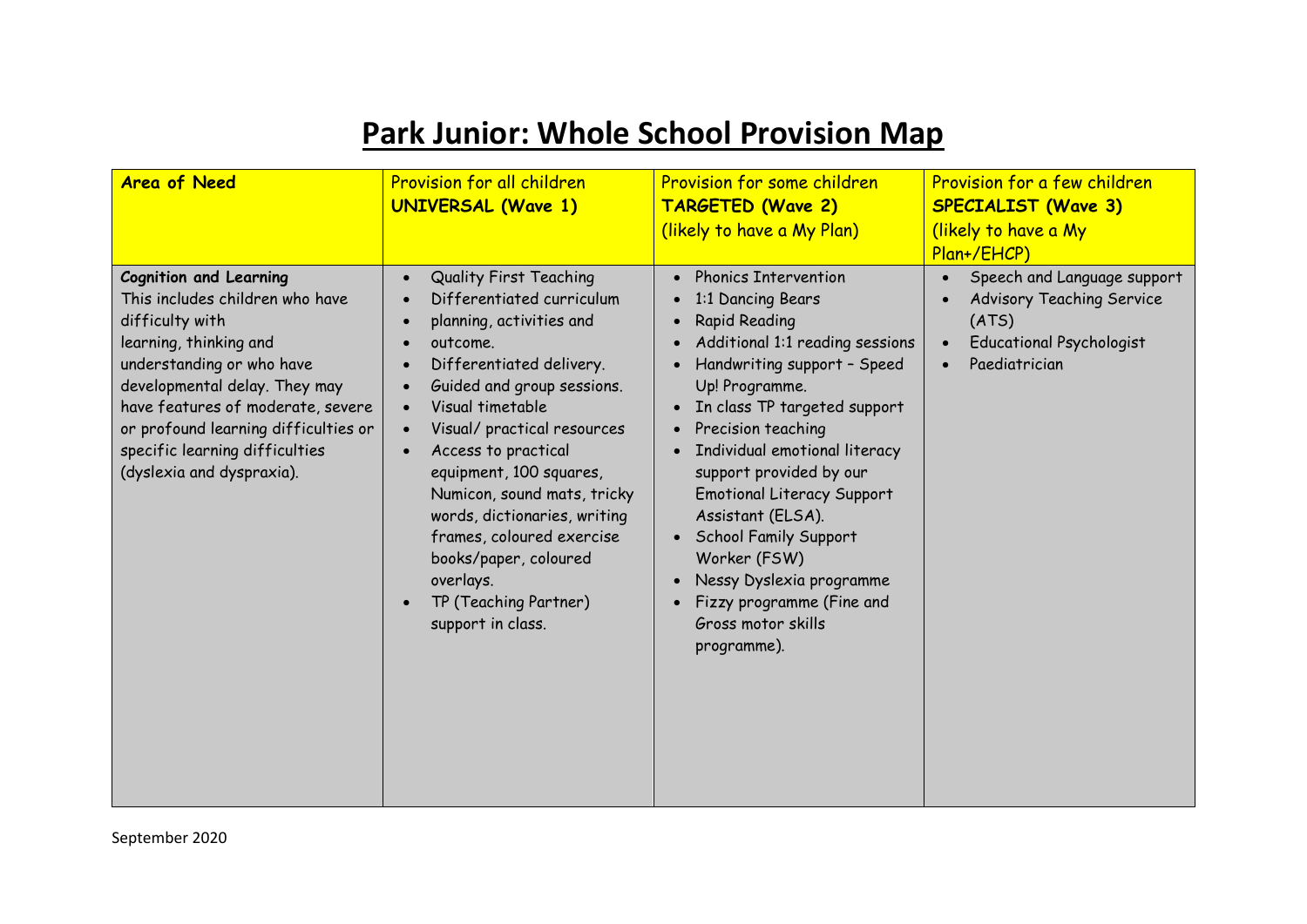| <b>Communication and Interaction</b><br>This includes children with speech<br>and language difficulties and<br>disorders and autistic spectrum<br>disorders including<br>Asperger's Syndrome.                                                                                                                                                                                                                                                                                                | <b>Quality First Teaching</b><br>$\bullet$<br>Differentiated curriculum<br>$\bullet$<br>planning, activities and<br>outcome, including simplified<br>language<br>Increased visual prompts,<br>$\bullet$<br>including Communicate in<br>Print.<br><b>Visual timetables</b><br>$\bullet$<br>In class TA targeted support<br>$\bullet$<br>Structured routines (school<br>$\bullet$<br>and class) | Social stories<br>$\bullet$<br>TP targeted support<br>$\bullet$<br>Language for Learning<br>$\bullet$<br><b>Communicate in Print</b><br>resources<br><b>Black Sheep (language</b><br>programme)<br><b>Individual emotional literacy</b><br>support provided by our<br><b>Emotional Literacy Support</b><br>Assistant (ELSA).<br><b>Rhodes to Language</b><br>(language programme). | Speech and Language therapy<br>$\bullet$<br>input and quided support 1-1<br><b>Speech and Language</b><br>$\bullet$<br>referral service<br>C and I team input and<br>$\bullet$<br>resources 1-1 (Advisory<br><b>Teaching Service)</b><br><b>Language for Thinking</b><br><b>Educational Psychologist</b><br>Paediatrician                                                                                                                             |
|----------------------------------------------------------------------------------------------------------------------------------------------------------------------------------------------------------------------------------------------------------------------------------------------------------------------------------------------------------------------------------------------------------------------------------------------------------------------------------------------|-----------------------------------------------------------------------------------------------------------------------------------------------------------------------------------------------------------------------------------------------------------------------------------------------------------------------------------------------------------------------------------------------|------------------------------------------------------------------------------------------------------------------------------------------------------------------------------------------------------------------------------------------------------------------------------------------------------------------------------------------------------------------------------------|-------------------------------------------------------------------------------------------------------------------------------------------------------------------------------------------------------------------------------------------------------------------------------------------------------------------------------------------------------------------------------------------------------------------------------------------------------|
| Social, emotional and mental<br>health needs.<br>Pupils with social, emotional,<br>mental and behavioural needs<br>cover the full range<br>of ability and severity. Their<br>behaviours present a barrier to<br>learning and persist<br>despite the implementation of an<br>effective school behaviour policy<br>and personal/social curriculum.<br>They may be withdrawn or<br>isolated, disruptive and disturbing,<br>have immature social skills or<br>present<br>challenging behaviours. | <b>Whole School Behaviour</b><br>Policy<br>Whole school charter<br>Whole school marking system<br>Class and whole school<br>reward and sanctions<br>systems - Class Dojos and<br>Team Points.                                                                                                                                                                                                 | Small group support and social<br>$\bullet$<br>stories (as and when<br>appropriate)<br>Individual emotional literacy<br>$\bullet$<br>support provided by our<br><b>Emotional Literacy Support</b><br>Assistant (ELSA).<br><b>School Family Support</b><br>$\bullet$<br>Worker (FSW)<br>Time out sessions with<br>$\bullet$<br>support as appropriate<br>Fidget toys<br>$\bullet$   | High level of care and<br>supervision<br>Individual reward systems<br>Behaviour support plans and<br>risk assessments to support<br>individual needs and safety.<br>Home-school record/diary<br>Play Therapy<br>Access to CYPS (children and<br>young person's services)<br>Teens in Crisis<br>Social Care support<br><b>School Nurse advisory</b><br>service<br><b>Advisory Teaching Service</b><br><b>Educational Psychologist</b><br>Paediatrician |